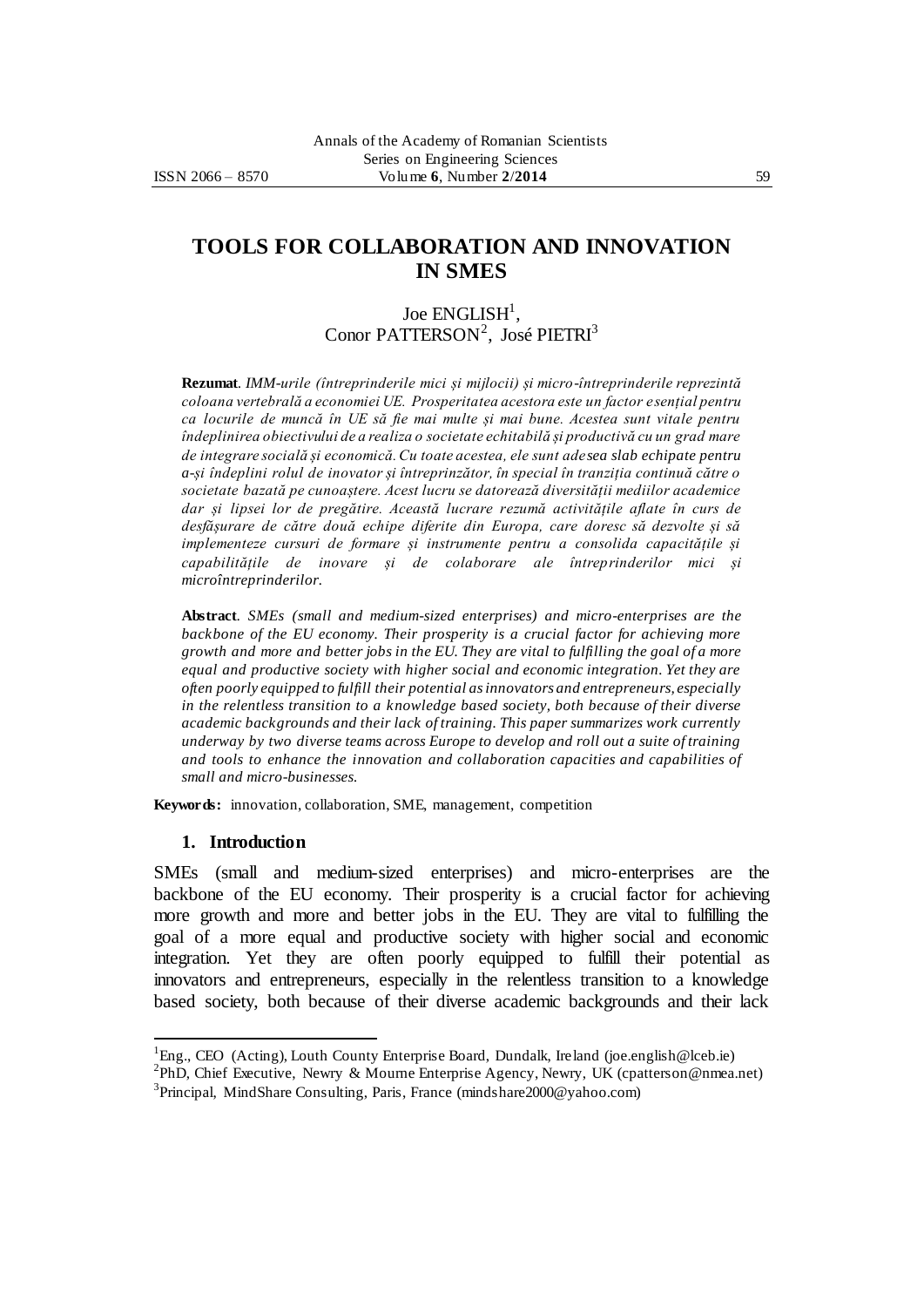of training. This paper summarizes work currently underway to develop and roll out a suite of training and tools to enhance the innovation and collaboration capacities and capabilities of small and micro-businesses.

Many government programs currently support innovation throughout Europe. These measures play a key role in helping organisations to innovate both better and faster, by addressing specific market and system obstacles that hinder European companies, in particular SMEs and micro-enterprises, from fully exploiting their full innovation potential. Much of this effort is centered around providing better training to owner/ managers of small companies. However, no training, no matter how comprehensive and well-delivered, can hope to retain lasting impact without some clear focus on practices, procedures and, especially, tools leading to action as a way to effectively carry out the learning, insights and skills transmitted and to motivate and fully support course participants in their enduring efforts to produce innovation.

Not so many years ago, most of us relied on closed, proprietary software to create documents, crunch numbers, surf the Web, communicate, etc. Today the landscape has shifted dramatically, with tens of millions of people taking advantage of free open source software that is equal to — and often superior to tools created the old way.

# **1.1. The Changing Business Environment**

―The Internet of Everything will re-invent industries at three levels: business process, business model, and business moments (They are transient opportunities exploited dynamically)"  $[8]$ .

Business is changing, and developments in ICT in particular are driving this change. The Gartner Group is suggesting that the world is entering the "the third era of technological and societal trends".[21] Much of this change is being driven by "social media, cloud computing, analytics and mobile enablement, along with the internet of things".<sup>[21]</sup> New small, agile and innovative companies are constantly being formed to exploit opportunities in this space. This is an age of radical technological innovation, a "period of discontinuity" [24] where "radical changes create new businesses and transform or destroy existing ones".(ibid) "As companies digitize products and process, completely new ways of doing business in industries emerge".<sup>[8]</sup> Even the business environment surrounding small businesses has developed and changed rapidly in recent years. Changes in the overall market (e.g. recession), distribution models for both products and services (e.g. APPS, remote monitoring), customer needs and expectations (e.g. web 2.0 and self-generated content, review sites), entire new industries (e.g. social media), emerging markets (so-called BRICs) and low cost products have driven change and created opportunities for small agile companies. A more fundamental change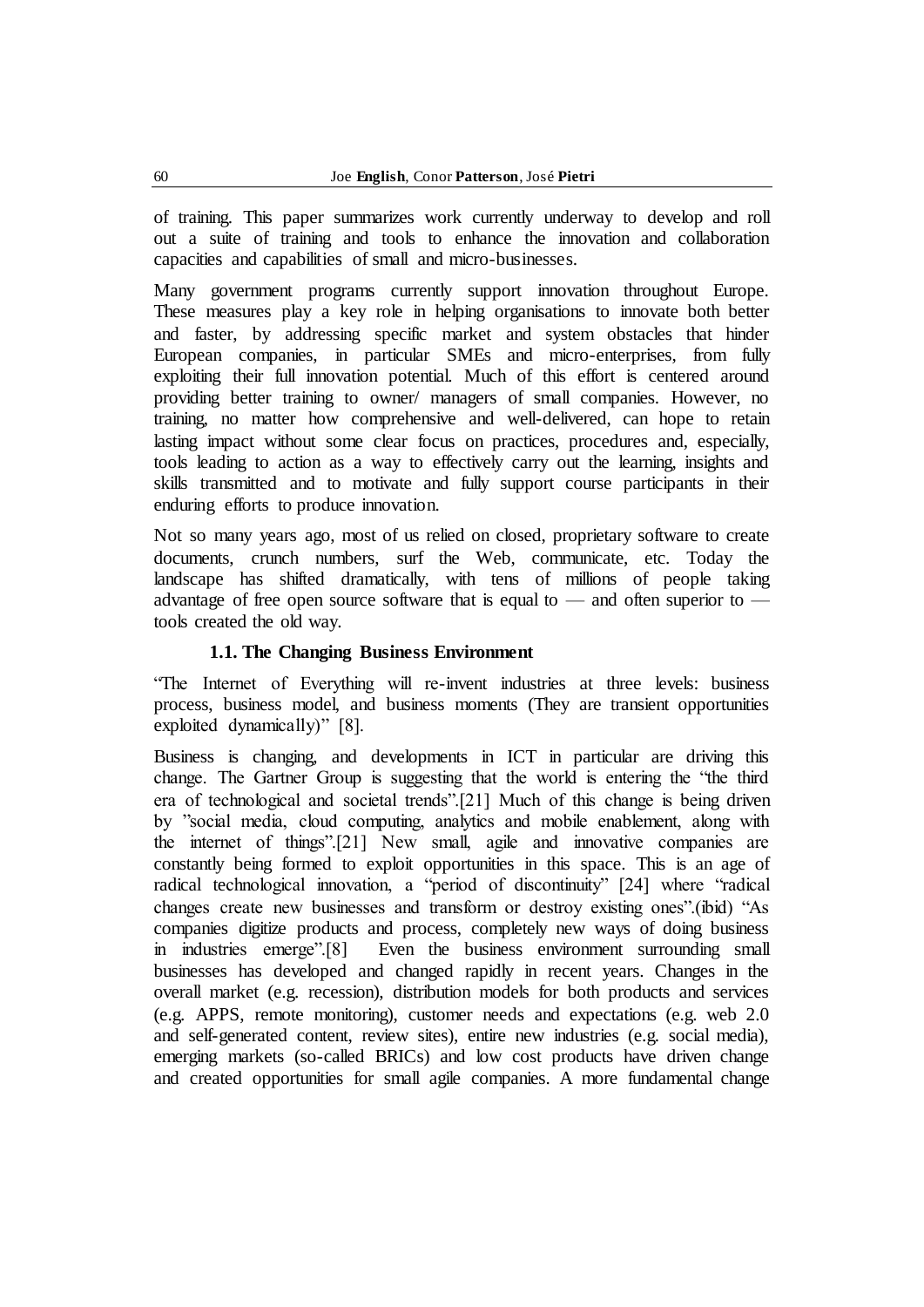is taking place in the wider marketplace as previously separate industries converge. The most dramatic is taking place in the "booming space of Telecommunications, Information technology, Media and Entertainment, which many people now refer to as a single field, the 'TIME' industries'' [12].

This convergence is leading to an explosion in new products and services being offered and also to a surge in the "complexity of their markets and how companies win".(ibid.) New companies with services and products that straddle the 'TIME' terrain are being formed to exploit the opportunities presented by this convergence.

#### **1.2. Innovation Union**

The key concept that comes through this rapidly changing business environment is Innovation. Recent policy initiatives from the European Commission have had a major focus on Innovation.

―Encourage the growth of SMEs and promote an entrepreneurial culture …..and promote industrial innovation". [7]

A cynical observer might suggest that 'innovation' is nothing more than the current 'buzzword' for politicians, however the focus being given to it by policy makers at all levels, and the follow through with specific and detailed government action plans, belies this notion. The EU has coined the term 'Innovation Union' and is committed to "innovate our way out of the crisis". [14] The annual Innovation Union Scorecard "a comparative assessment of the research and innovation performance" [13] is watched closely and taken seriously by Governments.



**Fig. 1**: EU member states' innovation performance [18].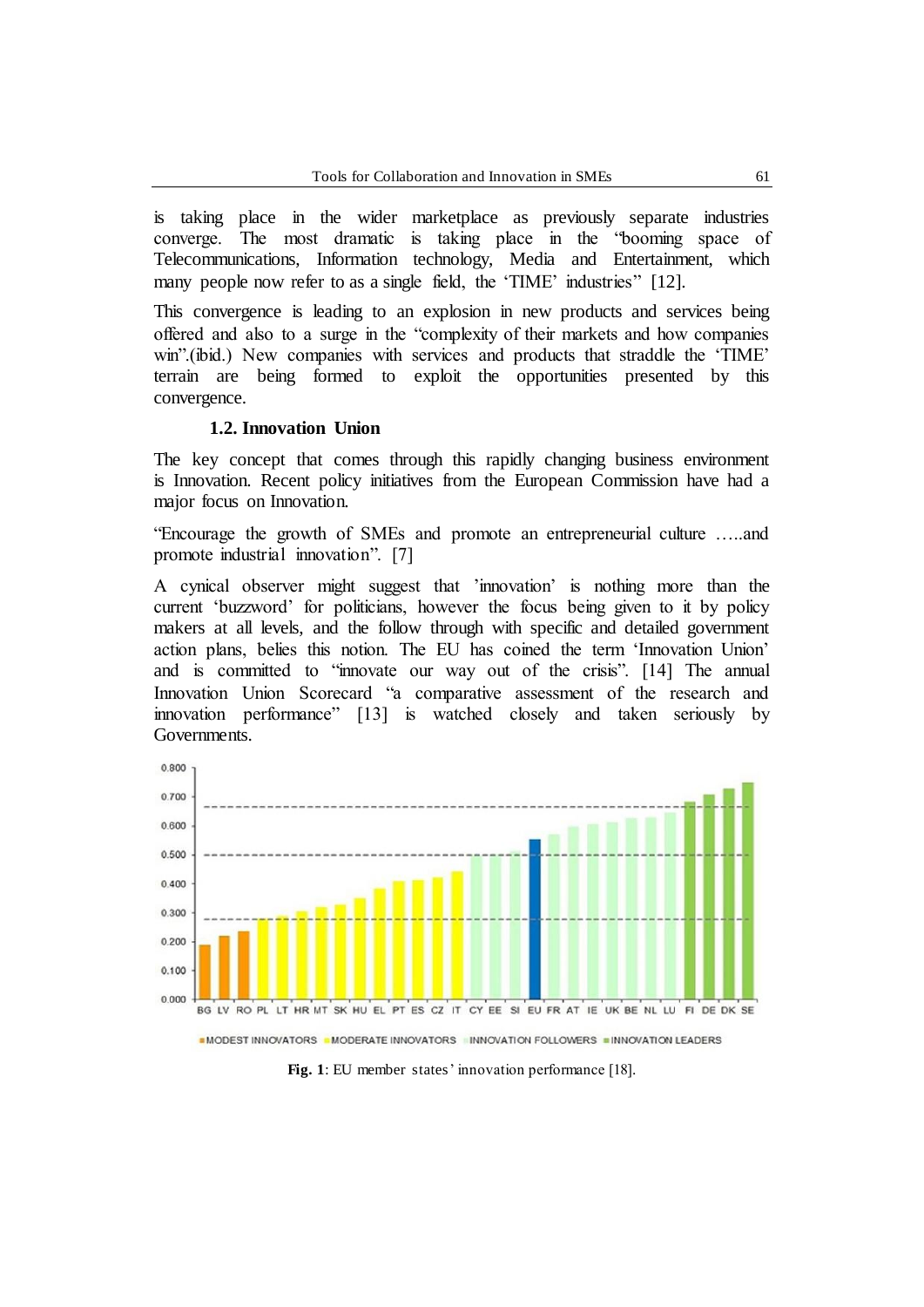This scoreboard "helps Member States assess areas in which they need to concentrate their efforts in order to boost their innovation performance", [13] and the relative position on the scorecard is one indicator used by Governments to assess the performance and adequacy of supports being offered to businesses e.g. ―UK is second in the EU Innovation Scoreboard for Linkages and Entrepreneurship. Government plays a key role in creating these conditions that release the innovative potential of the economy". [11] In the UK the Technology Strategy Board describes itself as "the UK's innovation agency" offering "support and funding to help business develop new products and services". [22] Similar agencies exist across the EU.

# **1.3. Innovation Union and the SME**

Along with the over-riding drive of the Commission to push an innovation agenda, there is an understanding that the small and micro business sector is critical to providing a foundation for delivering the 'Innovation Union'. Specific polices have been forthcoming from Brussels in recent years to support the SME sector – The Small Business Act for Europe [5], The Entrepreneurship 2020 Action Plan [6], the Programme for the Competitiveness of Enterprises and small and medium-sized enterprises [2] - to name the more significant Commission policies. Each of these initiatives are filtering down through the national policies (e.g. Ireland, Action Plan for Jobs 2014,[16]) and into regional and local policies (e.g. Ireland, Supporting Economic Recovery [15]), Local Enterprise Offices [20]). The core of all these policies is to provide nurturing and support to high potential innovative start-ups and early stage companies across the EU.

Many government programmes currently support innovation throughout Europe. These measures play a key role in helping organizations to innovate both better and faster, by addressing specific market and system obstacles that hinder European companies, in particular SMEs, from fully exploiting their full innovation potential.

SMEs, and especially micro enterprises (in part because of their size) face various challenges such as the need to continually update their skills and professional competences. In this paper we examine ways, and especially tools, that are being identified to address the above issues.

## **1.4. Start-Up and Early-Stage Support**

The 2010 Global Entrepreneurship Monitor [9] revealed some challenging statistics for the EU. Between 2007 and 2010 there was a decline in "perceived opportunities to start a business‖, most dramatically in Ireland and in Spain. In parallel there was a significant rise in the creation of "necessity-motivated new business ventures" many of which were operating at the margins of profitability. The number of people in the UK who aspired to start up their own company fell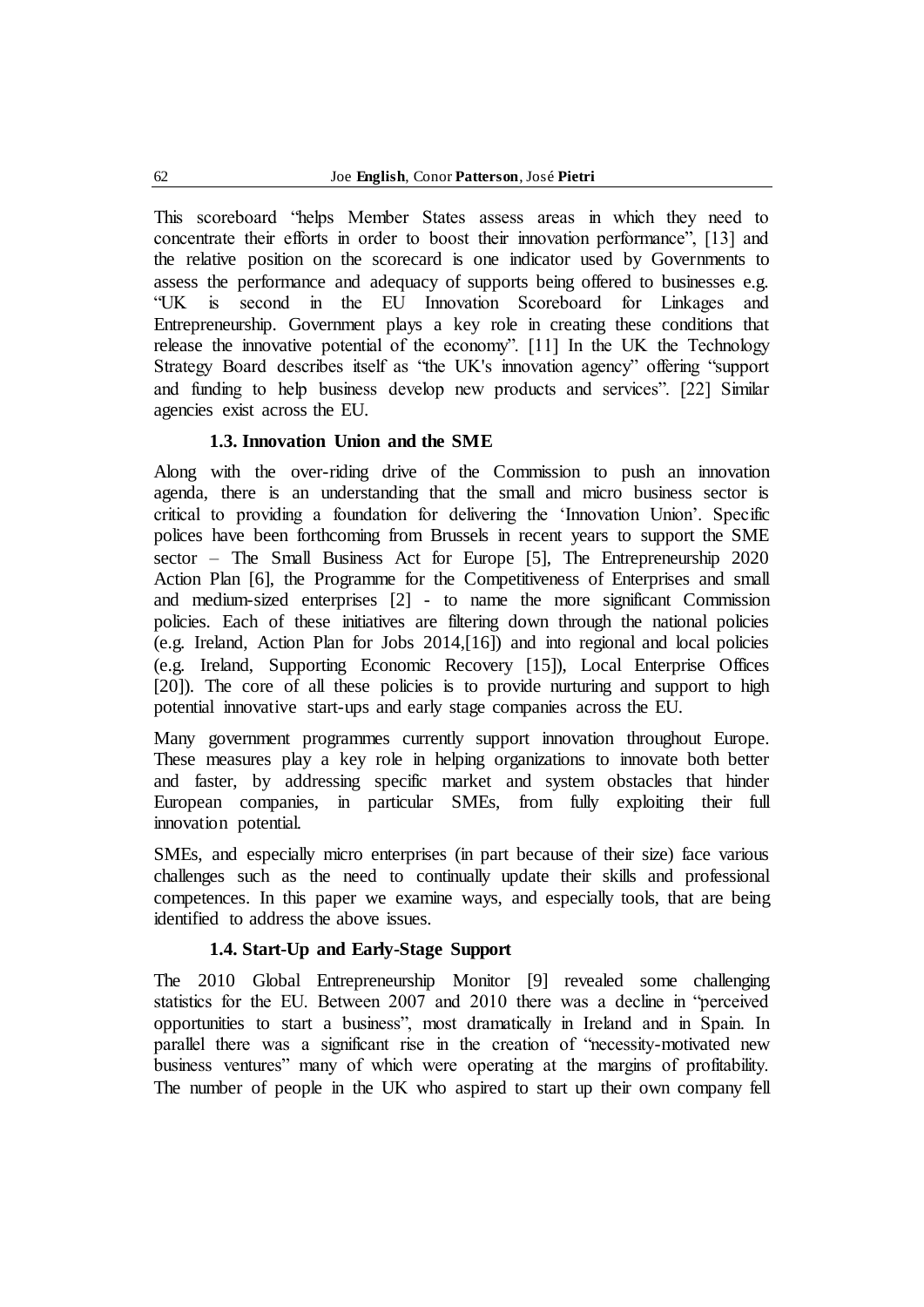below the G7 average. The UK also performed poorly in terms of the female to male entrepreneur ratio, with women running considerably less than half the number of businesses run by men. Those who did start a business tended to set their sights low: Across the European Union the number of people who expected their company to employ 20 or more people had fallen significantly compared to 2005. Despite these negative trends, however, there was also a significant minority of entrepreneurs in all the EU countries surveyed who saw opportunity ahead rather than danger. They tended to be younger and better educated and generally had higher aspiration levels in terms of job expectations and innovation prospects.

Given the current economic crisis and the importance placed on private sector job creation by the Commission, these figures show that strong action is needed to train and encourage more people to set up new businesses, and to help established owner/managers to grow their businesses to their full potential.

## **1.5. Innovation – Technical and Non-Technical**

At the European Union level the need not just to foster conditions which facilitate SME growth but to address the relative lack of business innovation relative to other competing regions of the world underpins a number of key policies and initiatives. Innovation in this context is assumed to involve a significant technological advance. However, a number of business support agencies and academic researchers in the European Union have begun to recognise that while technological innovation offers great benefits, it is not the most important challenge for the vast majority of SMEs. The most pressing problem for this generation of European SMEs is survival. To achieve that undoubtedly does require innovation; but for the most part, non-technological innovation. This involves the adoption of new business models and new organisational structures as well as the use of new marketing tools.

When the need to innovate is mentioned to SMEs the response of many is to assume that this must mean that they would have to commit to expensive research and development and for that reason most believe innovation is beyond their capability. By not fully understanding what innovation means, too few SMEs are motivated enough to change their structures and practices and to invest in what is needed to retain their competitiveness.

## **1.6. Innovation Support**

It is widely accepted that Business Trainers and Mentors (BTMs), through Chambers of Commerce, Enterprise Agencies, Higher Education Institutions, accountancy practices, private sector consultancy firms and Business Innovation Centers have a vital role to play in improving SME competitiveness. Yet, it is also becoming increasingly clear that their support needs to be better tailored to the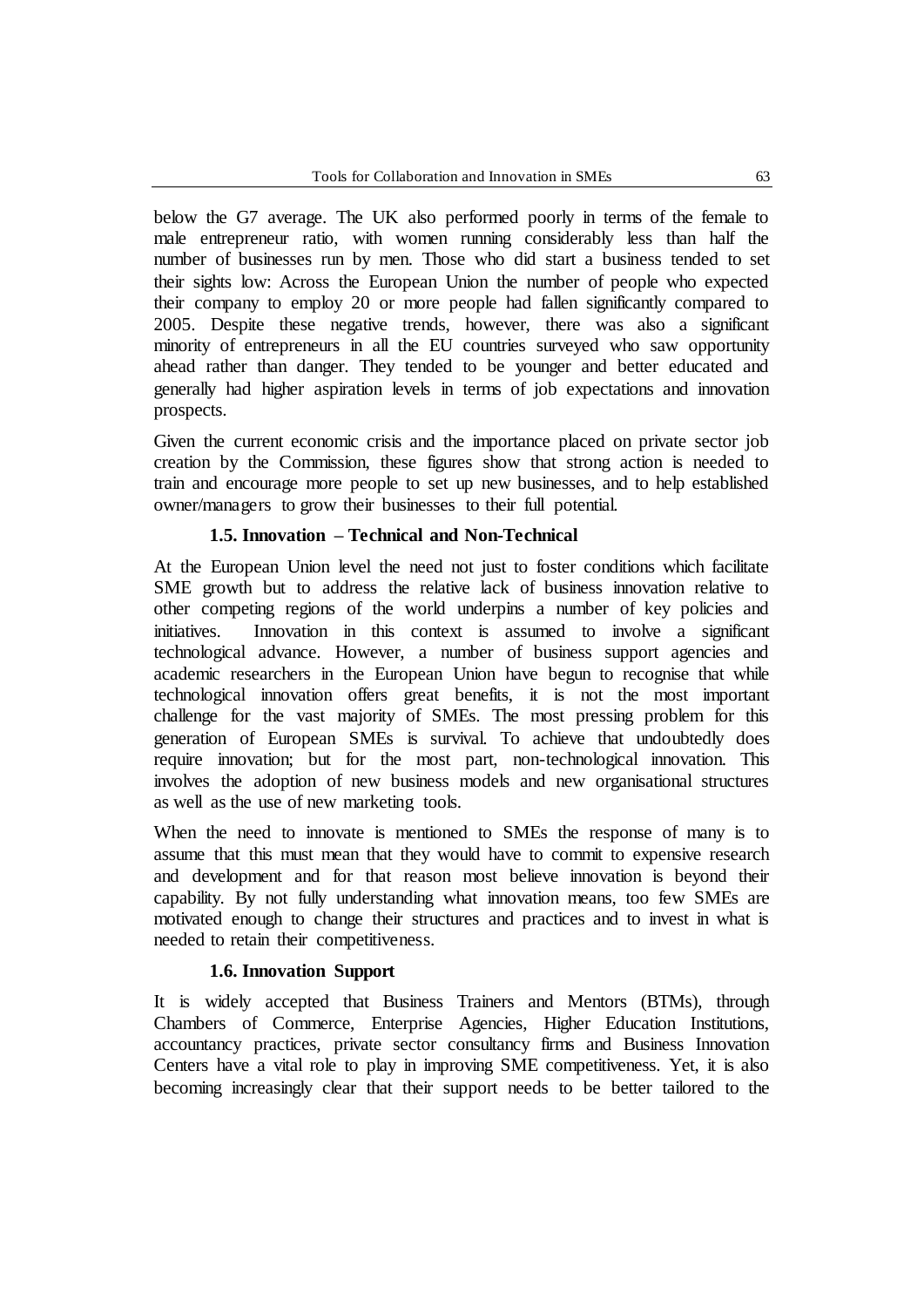needs of Europe's multiplicity of SMEs which vary depending on the sector they are in, the background of their owner/managers, their location and that of their markets and their size. [4]

The DG Enterprise report on Good Practice in SME Support Services stated that "while some very good business support services exist across Europe there is a significant opportunity for improving the general quality of services". There is also much less research into and understanding of the dynamics of SME growth and the role of innovation. Government business support provision across Central and Eastern Europe is weak and non-governmental organisation support structures are largely non-existent. [3]

## **1.7. Supporting Innovative SMEs**

This paper summarizes work currently underway across Europe to develop and roll out a suite of training and tools to enhance the innovation capacities and capabilities of small and micro-businesses. Two currently active EC co-funded projects, mainly the Innovative Trainer Project (ITP) and Skills for Collaboration in Virtual Teams (SCI-NET), focus on increasing the capacity for innovation and collaboration by SMEs (especially micro-enterprises), in part through innovative training courses.

However, no course, no matter how comprehensive and well-delivered, can hope to retain lasting impact without some clear focus on practices, procedures and, especially, tools to effectively carry out the learning, insights and skills transmitted that will lead to pragmatic results. Furthermore, innovation is a team sport that requires extraordinary collaboration. Simply stated, if there is no collaboration there will be no innovation. It is also our contention that effective collaboration can benefit greatly and be multiplied by the judicious use of appropriate tools.

## **2. Innovative Trainer Project**

## **2.1. Summary of ITP**

The Innovative Trainer Project (ITP) project aims to enhance the ability of BTMs to support SMEs across the European Union by providing them with a "Train the Trainer" blended learning training resource on non-technological innovation. The rationale for this effort is that SMEs are crucial to Europe's future prosperity and its prospect of building a sustainable economy based on knowledge and innovation. BTMs provide a support structure with good local access and as such should be at the forefront of the European Union's efforts to encourage innovation and growth among SMEs. They work within the public, non-profit and private sectors. With updated skills they would be better placed to improve the performance and growth of their clients.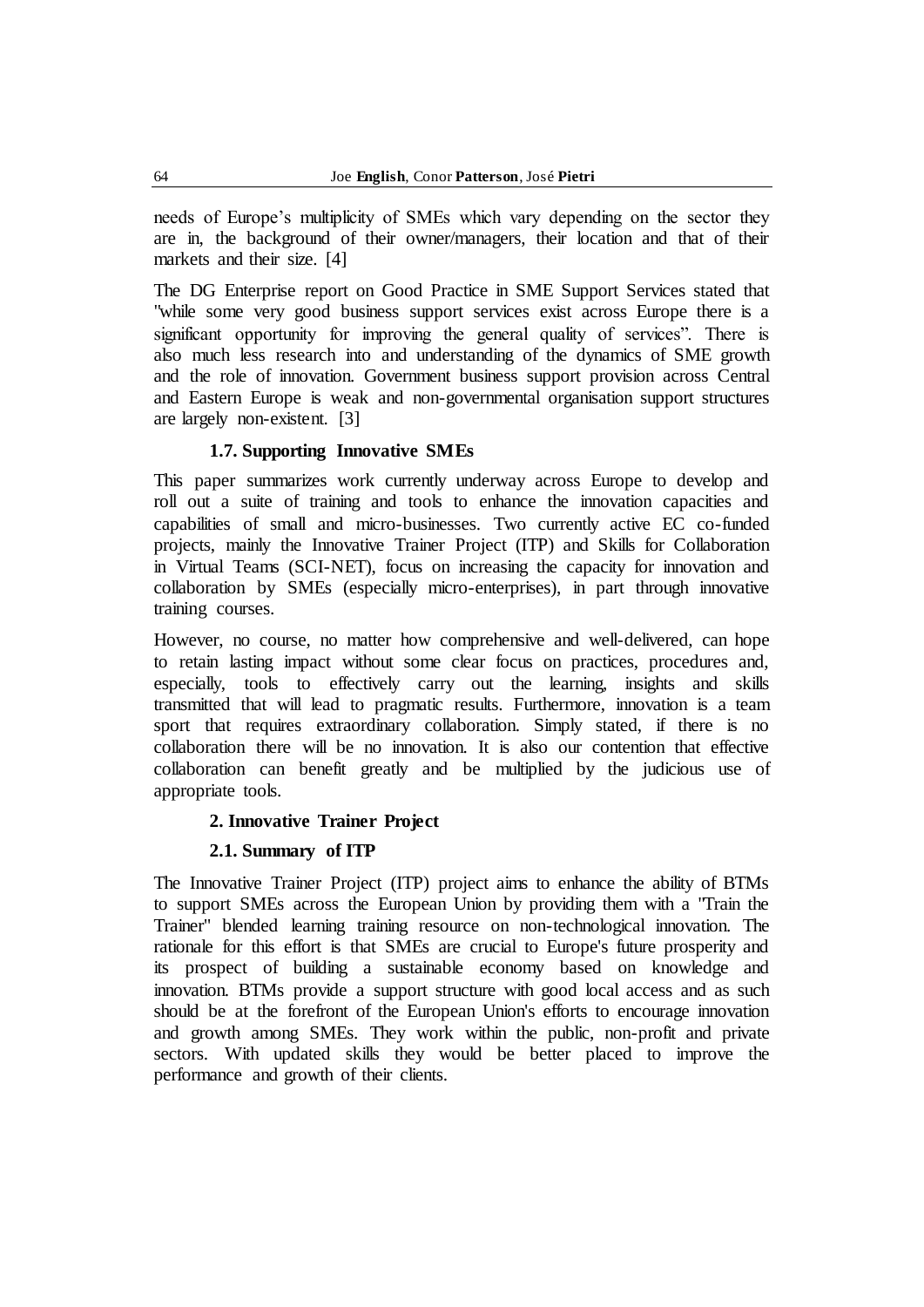ITP has recognized that while good BTM practice does undoubtedly exist, the extent and especially the sophistication of BTM services vary across the EU. Many lack an awareness of the full potential of their role as business educators. A baseline survey of BTMs and Government-sponsoring bodies carried out by ITP across the European Union has identified significant gaps in the services which they offer.

# **2.2. ITP Methodology**

The goal of ITP is to enable BTMs to better provide expert, personalised assistance and in turn to have a positive impact on the survival and growth rates of their start-up and early stage business clients.

Training materials have been transferred into multimedia e-learning and classroom (blended) formats and a transnational pilot testing exercise. A group of BTMs and business client trainees across Europe are trialing both the online and classroom course with a view to generating quantitative and qualitative feedback which will be used to adjust and refine the materials as necessary to produce an effective and freely available resource. The course has been split into four modules. Learners can move through a linear progression from Module 1 (Your Inner Innovator) through Modules 2 (Types of Innovation) and 3 (The Innovation Process) to Module 4 (Your Action Plan) or put together their own menu moving back and forth between modules depending on their own particular needs and interests.

# **2.3. Differentiation of ITP**

What differentiates the approach taken by ITP is that it is helping BTMs to unlock the ‗inner innovator' in each of their business trainees. ITP's premise is that the extent to which a business is innovative today and will continue to seek to innovate rather than 'rest on its laurels' depends on the attitude of its key personnel. BTMs are being provided with tools which will help those people to analyze their personal histories to reveal the psychological and philosophical 'grain' of their characters as business men and women so that they can recognize what it is that can potentially make them successful and what it is that might potentially hamper them in business.

Innovative Trainer is distinguished from other initiatives which promote ‗innovation' by its focus on non-technological innovation. Its rationale is that while primary research-driven technological and scientific innovation is of enormous economic significance, the scope for a business to be innovative does not solely depend on its initiating and/or adopting technological or scientific discoveries. A company can be innovative if it adopts a new approach to doing its business: it can be innovative in many non-technological ways, from how it markets its products, how it sells its goods, to how it organizes and supports the efforts of its workforce in a 'culture of creativity'.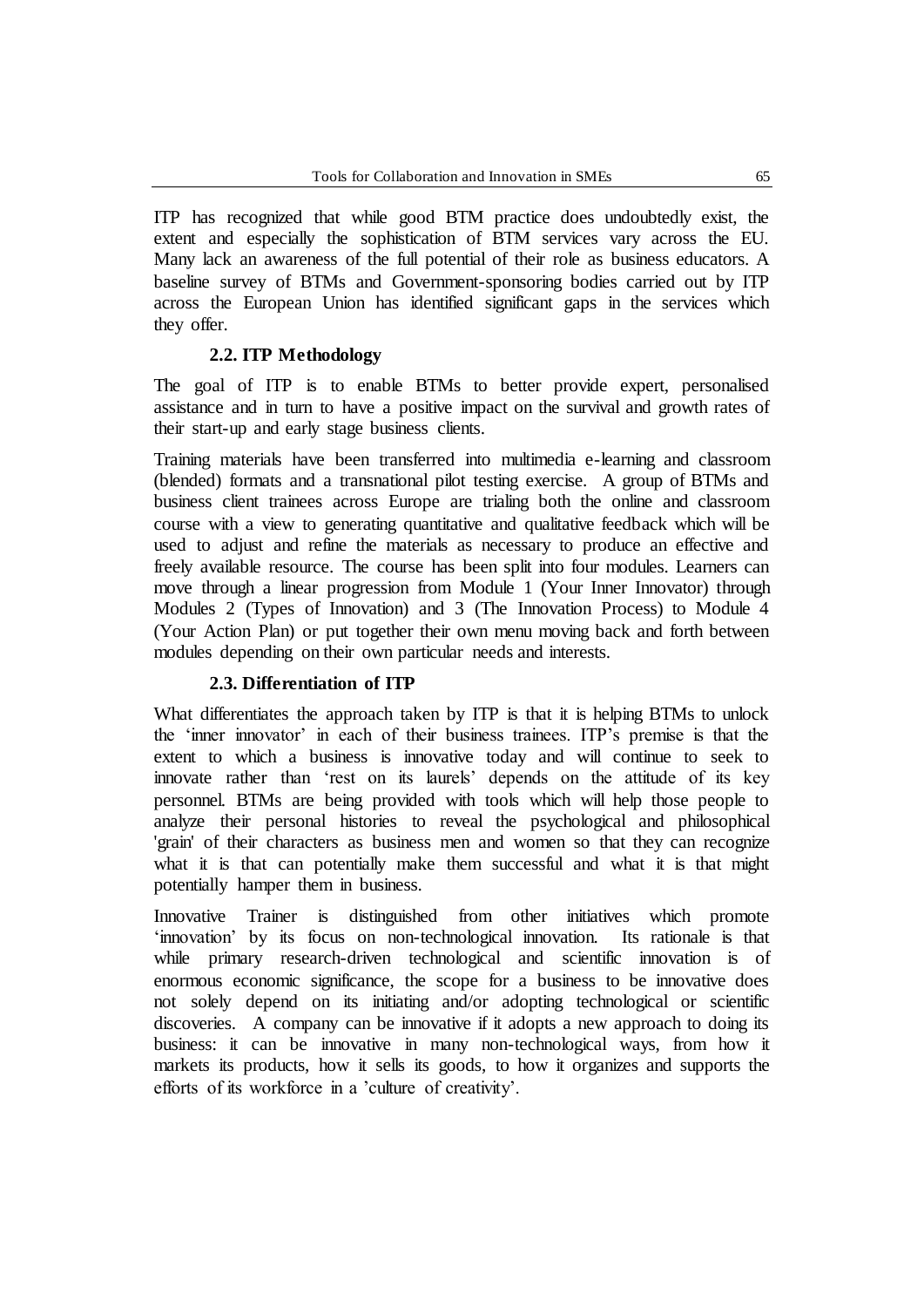This concept of 'non technological innovation' opens up the prospect of being innovative to many, many more businesses, in fact to the majority of businesses who would otherwise be intimidated by the widely held assumption that to be innovative they would have to be operating in a costly, esoteric world of science, electronics and high-end engineering.

# **3.1. SCI-NET Project**

The Skills for Collaboration in (virtual) Networks (SCI-NET) project goal is to create a training workshop to significantly increase SMEs knowledge and skills related to collaboration – especially for innovation.

The on-going project delivered a pilot workshop to 12 SMEs in mid-June 2013 and followed up with a three day collaborative training event at Airbus and the University of Toulouse.

There will be follow-up improvements and supporting materials developed over the remaining lifespan of the project.

To these ends tools (mostly open-source and/or free) have had a powerful impact on advancing innovation and collaboration amongst the cadre of SMEs in domains such as: MindMapping, Collaborative Document Creation, Action Tracking and Knowledge Management.

Free and open source software (FOSS) use is advancing significantly worldwide thanks to increasing market share, reliability, performance, scalability, security, total cost of ownership (TCO) and, perhaps most importantly, freedom (from control by a single source, from licensing management) [25].

Things are no different in Europe where FOSS also continues ever-increasing  $acceptance - including even the French Gendarmerie.$  [10]

## **3.2. Summary of SCI-NET**

―Many open-source technologies have been in existence for many years, and for some, over a decade. These technologies have proven themselves to be mature and very stable. As with any technology implementation, however, organizations must go through a thorough evaluation process. Not all open-source technologies are built the same. Look for mature technologies with a reasonably large community and install-base" says Luis Sala, senior director of product marketing and cloud computing at Alfresco Software. [19]

Based on the foregoing view, it would be a boon to SMEs, and especially resource-strapped micro enterprises, to proactively support them by identifying, evaluating and, eventually, proposing a "suite" of appropriate and effective technologies and tools that addresses user needs in advancing innovation and collaboration projects.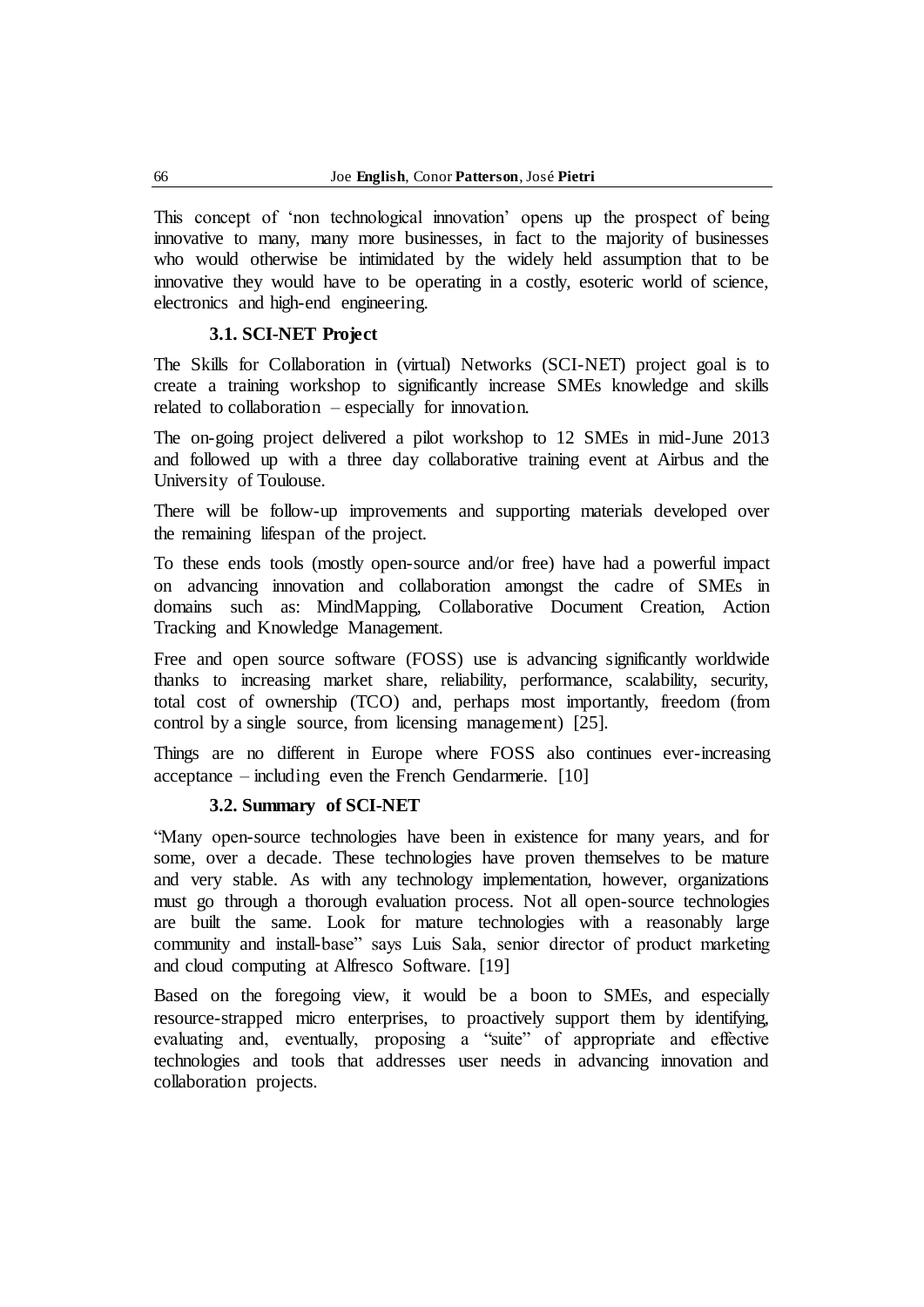## **3.3 SCI-NET Methodology**

The primary analysis has been based on the ICDT Model [1] developed by Professor Albert Anghern of INSEAD in France that gives a solid theoretical basis to the tools to be introduced for use by SMEs and micro enterprises. The platform lays out the support needed for activities in a virtual space. Originally developed as a framework for Internet (and its related services) opportunities and threats it is here adapted for use in support of SME training for improved innovation and collaboration within the context of joint projects.

An outline of the platform gives an idea of activities and benefits by type of space and gives an initial idea of possible benefits.

1. The Information Space (IS) is about visibility. It operates like a large billboard. It shows who's who, what's available, how much it requires and so on. In our implementation it becomes collaborative and can be "built together"  $$ examples tools in this space are Pearltrees and the plethora of Wiki tools.

2. The Communication Space (CS) is about interaction. Like a café, it is provides a "space" for engaging in relationship-building, exchange of ideas or opinions. Project members can communicate at high speed, low cost, and bypass traditional physical and geographical constraints. In our implementation this space is represented by simple, but powerful, tools: Skype, PiratePad.

3. The Distribution Space (DS) is about service or project components delivery. As with the postal service, there are constraints on the types of items that can be delivered through this channel - it is only suitable for products and services which can be wholly or partly digitalized. Examples of tools here are Dropbox and Apache Subversion (SVN used as an archival facility).

4. The Transaction Space (TS) is about promises and commitments. This space is supported by tools such as Google Calendar.

In the planning and production of the training courses, particular care has been taken to choose the most appropriate tool sets for the various key functions, namely the tools that best support working together to achieve innovation. As indicated above the four main "spaces" or areas that will be supported are Information, Communication, Distribution and Transaction (ICDT).

Each area above will have a tool or tools that support effectiveness in each one. Many of the tools to be used have been well implemented and validated by previous project teams themselves. Furthermore, no "one size fits all" approach has been taken; nor are tools presented as the "best" or "only" approach, but rather as the best fit for particular situations and uses – with the possibility of being supplanted over time.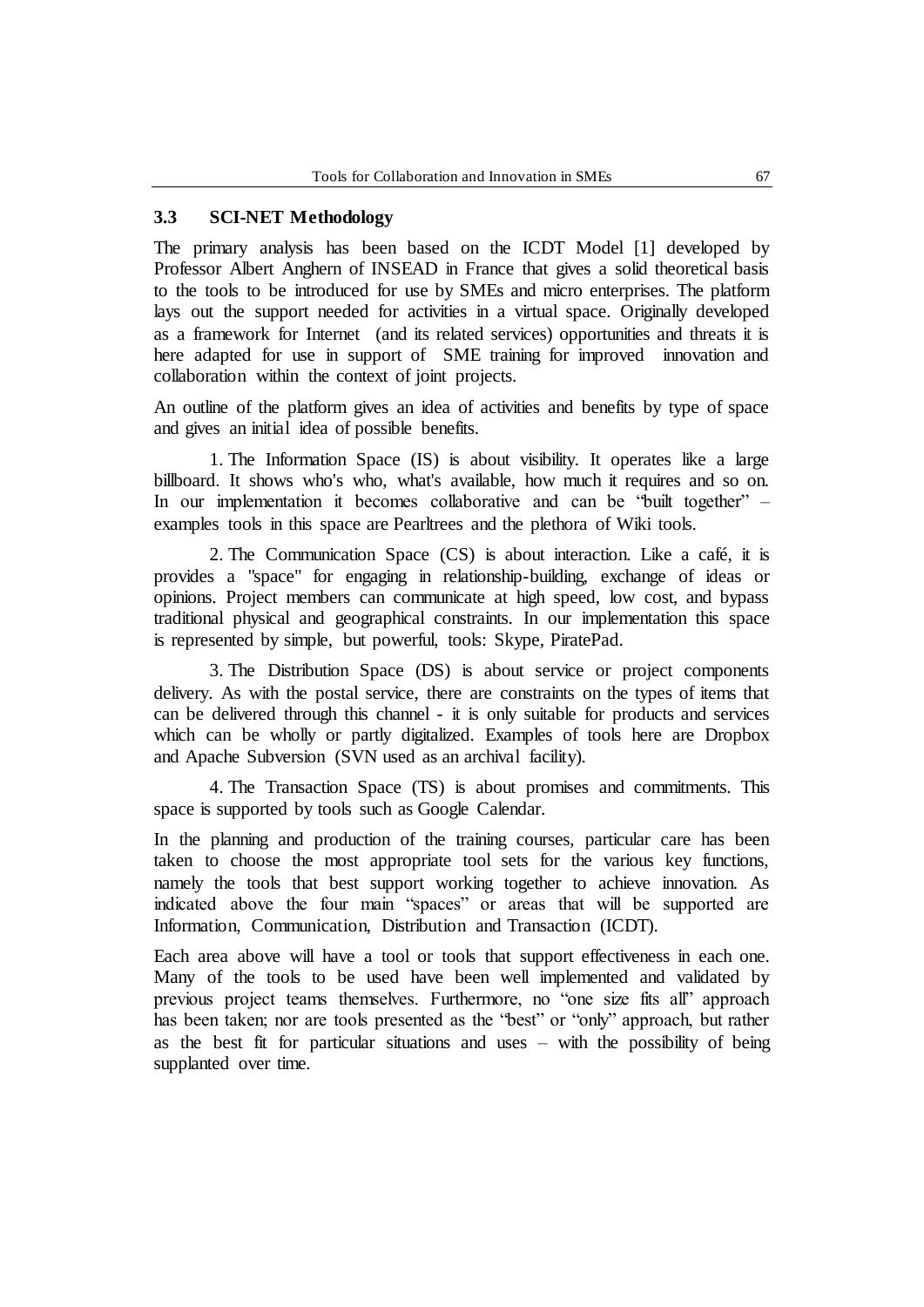#### **3.4. SCI-NET Technology Description**

Models such as ICDT have served as frameworks for Internet-based tools used by communities of collaborators - operating both as 'suppliers' and 'consumers' of knowledge. However, there does not seem to have been a specific focus on a framework and pragmatic viable structuring of currently available open source tools that span the aforementioned domains and, also, the specific needs of SMEs (especially microenterprises) engaged in innovation activities. Furthermore, the increasingly rapid advancements in IT technology – especially the ubiquity of mobile devices, tablets, etc. – points out the need for both up-to-date and appropriate choices for the key tools to be used.

In addition, tools intended for effective use by SMEs (most especially micro enterprises) must respond to particular criteria such as:

- Low or no-cost: hence the focus on open-source solution.
- Manageable learning-curve: hence ease and immediacy of use.
- Dependability and robustness.
- Scalability: to the project or community.
- Security.

These tools must excel in their support of what are essentially Learning Communities and Knowledge Exchange applications.

The tools chosen are described below; as to why these were chosen – expert judgment and crowd-sourced approval have been the approach.

Expert judgment refers to the straight-forward process of having experienced users choose the "best" tools based on availability, costs (pricing, support, and learning curve), features (adapted to SME and micro enterprise needs within each space), reliability and actual benefits delivered.

Crowd-sourced approval refers to intensive use by project teams where members give real-world approval indicated by their measures of adoption and effective use, satisfaction and benefits delivered.

Indicated below are the primary tools (at this point in time) with a short "tagline" description for each:

- Pearltrees visual and collaborative curation.
- Wikis –collaboratively created websites for knowledge management.
- Popplet collaborative mind mapping.
- Scribblar collaborative whiteboard.
- Skype VOIP-based conference calling/video.
- PiratePad collaborative text creation/editing.
- Google Calendar activities + tasks, multiple calendars.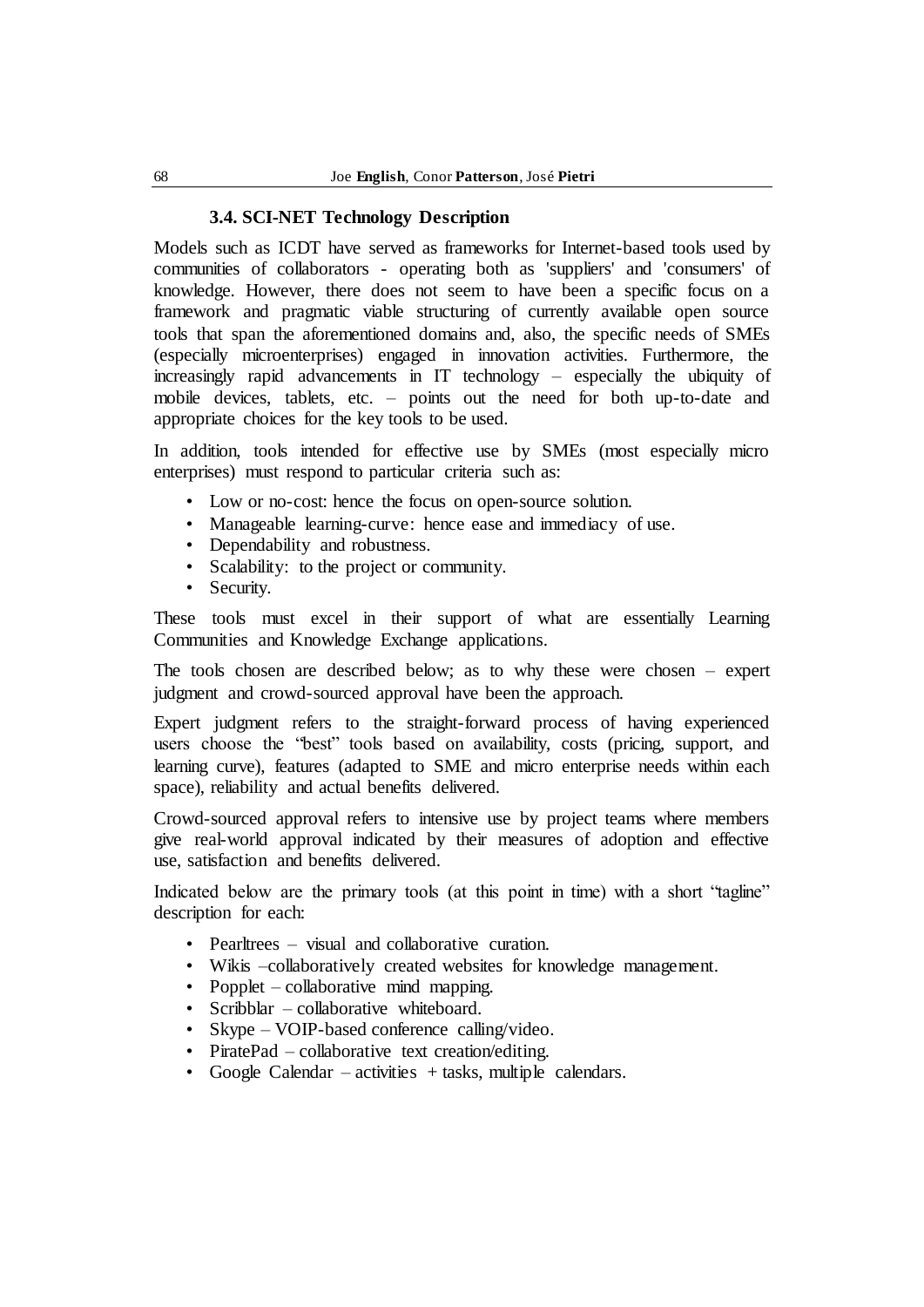- Dropbox sharable file/image storage repository.
- Google Docs collaborative document, spreadsheet creation/editing.
- SlideShare sharable PowerPoint presentation repository.

Most of these tools are web-based, thus online and PC/Mac based, but they are also usually accessible via tablet and/or smartphone. Most all, if collaborative, do so in real-time. Some offer a native, that is to say, off-line possibility.

## **3.5. SCI-NET Developments**

From a general, high-level view the ICDT model gives a good representation of which tools exist, what their primary (but not necessarily exclusive) uses would be and at which point in the framework they have significant impact.

However, by working directly with users in various and different environments, it became clear that creating a more specific framework or process would clarify and better lead users to producing tangible results via the effective use of the indicated tools.

To illustrate the approach taken in the Innovative Trainer Project, process models were used to better match the environments, situations and needs of SMEs. In this case the specific process has been simplified to three major sequential phases of Conception, Implementation and Marketing. Tools for each process were identified and trialed.

- 1. Conception includes requirement analysis, idea generation, idea evaluation and project planning. These activities are supported by tools such as Pearltrees, Popplet and Scribblar.
- 2. Implementation covers development and construction, prototype development, pilot application and testing. At this phase the key tools are Skype, PiratePad and Google Calendar
- 3. Marketing comprises production, market launch and penetration (the latter two at the national and international levels). Here there are a plethora of tools available. Within the context of this particular project we have only just begun to focus on tools such as SlideShare, Prezi, YouTube and the slew of social media platforms (Facebook, LinkedIn, and Twitter).

Based upon the U.S. Department of the Interior's Collaboration Framework Workshop [23] this four-stage circular process is a powerful, yet simple, approach to outlining the key steps of successful collaboration. The collaboration process begins with situation analysis, followed by partnership formation and project design, then consensus building and, finally, implementation and circling back to situation analysis. In each of these stages certain tools come to the forefront and, naturally enough, some tools span stages and interlink with others.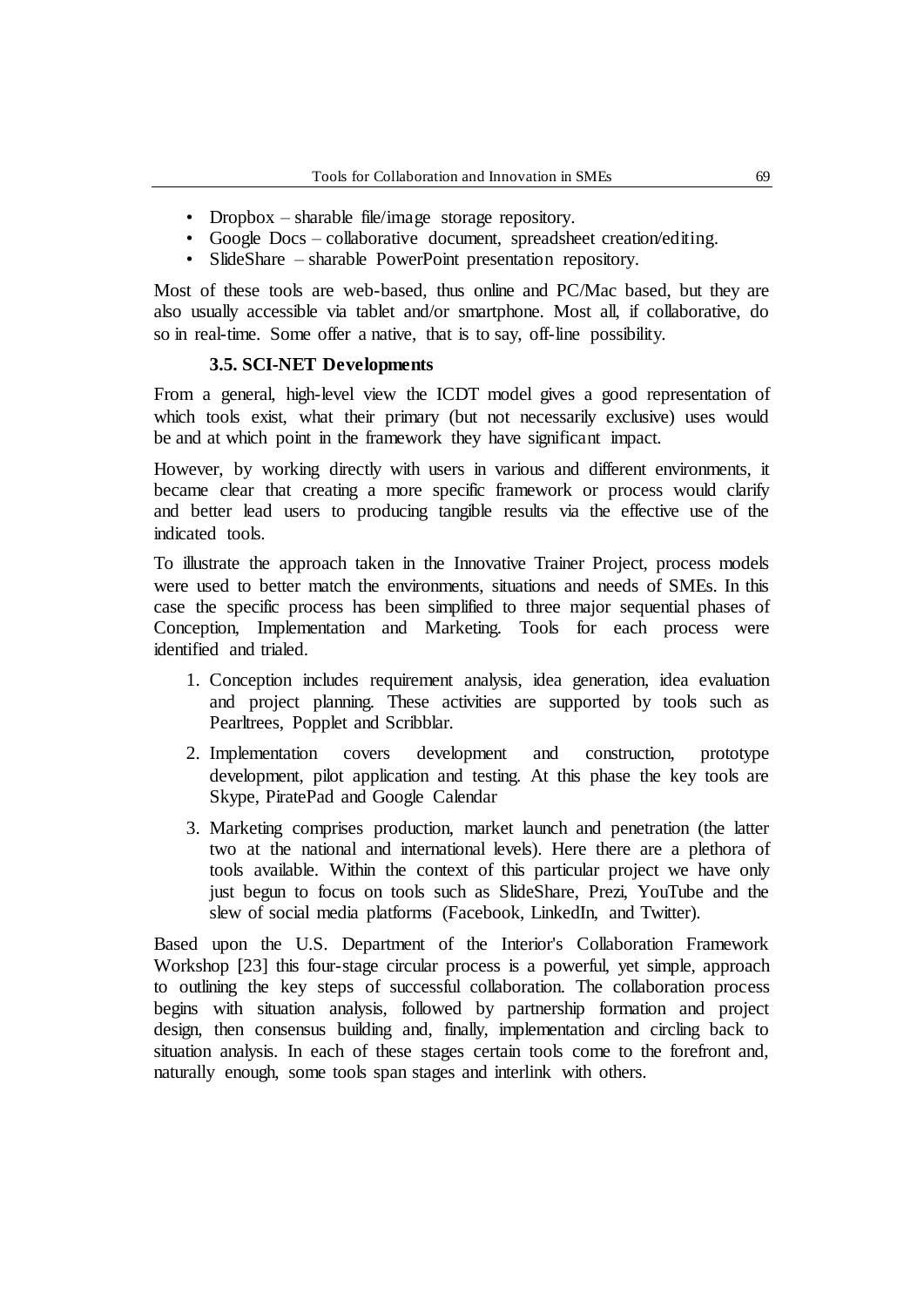## **4. Results of ITP and SCI-NET Projects**

Since both above-mentioned projects are of 24 months duration and have, at the moment of writing this paper, run just over half of their project life the results achieved are, necessarily, preliminary but, nonetheless, they are promising and help indicate areas of potential benefits to closely monitor and follow up on.

The key results, so far, have been clearly a higher level of focus and consensus of partnership members to the objectives of the project. Furthermore there is a better efficiency in performing certain key activities. As an example of the "flow" of tools used, by the project teams themselves the following specific results have been observed:

- The use of Pearltrees has allowed all members to work as a team to build a common visual "skeleton" of the project covering such areas as: project team composition (countries, organizations, individuals), work-packages outline, key dates of deliverables, potential associates, dissemination targets (organizations, individuals), research findings and linked web resources that support the project. Even, in the cases of EC project use, the creation of "trees" that contain project assets (documents, reports, videos, images, presentations, etc.).
- Popplet has permitted project teams to brainstorm at needed junctures especially valuable has been the use of this mind-mapping tool to layout the structure of framework (the prototype in some sense) of work-packages, deliverables and activities. Being collaborative allows fuller, real-time participation and permits the highlighting of areas where there is a lack of concurrence or clarity. Furthermore, open questions can be explicitly brought out (and potential solutions presented at the moment or later).
- PiratePad, used in conjunction with Skype, has proven to be a great success in both adoption and results. Given that most users are familiar with the use and benefits of VOIP-based telephony (whether they use video or not) the further step of documenting the key details of conference call meetings, with a tool such as PiratePad, that requires hardly any setup and has a very shallow learning curve, has been well adopted and clearly beneficial - before, during and after meetings.
- Calendaring and Task Listing Tools (such as Google Calendar) suffer from a lack of common usage and have been less collaborative than tools mentioned above. In some cases there has been difficulty in standardizing given that many users already have a "preferred" method to handle these activities. Nonetheless, both these tools are of great utility to individual project members and we can look forward to developing strategies to motivate and empower users to adopt these tools also.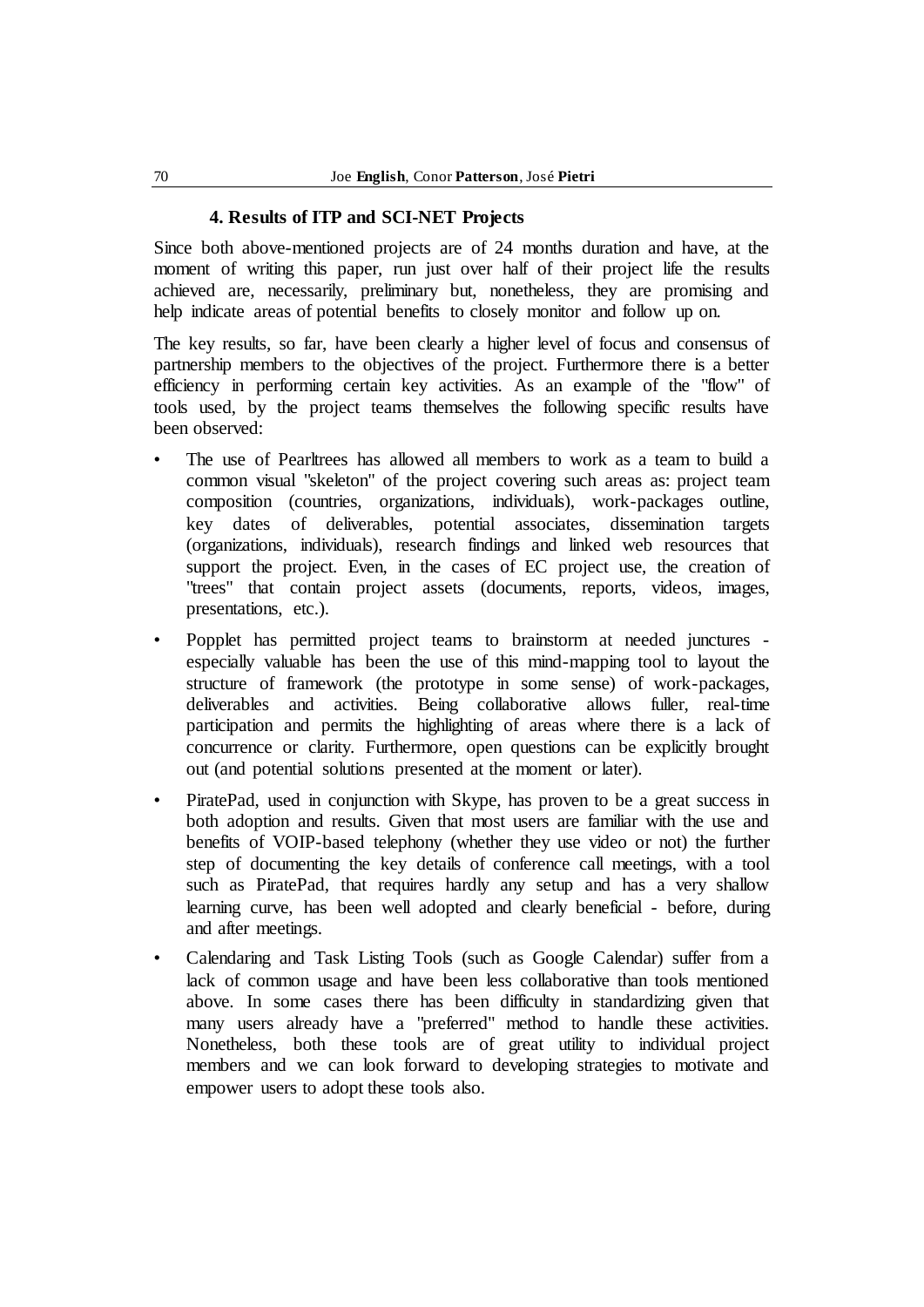# **4.1. Business Benefits of Collaboration, Training and Tool Usage**

The benefits to SME and micro enterprises stemming from the use of these tools fall into the areas of efficiency, effectiveness and, even to some extent, transformation.

- Efficiency from the point of view of completing activities faster and with fewer resources such as quickly building collective knowledge databases and easily sharing them via team curation.
- Effectiveness from the point of view of completing activities giving better output and higher value such as improved consensus and better linkages of key components via mind mapping and the collective, documented "memory" of jointly developed documentation.
- Transformation from the point of view of having greater clarity, about key tasks, that contributes to meeting project goals in the timeliest manner and also supports increased trust via interconnected task lists with clear actionable items, assignment and deadlines.

Getting concrete measures in each of these areas is one of the key challenges that both aforementioned projects will focus on for the remainder of the projects.

## **5. Conclusions**

In conclusion, an approach has been developed, and is being piloted and evaluated, that shows that appropriate open source/freeware tools, structured within a framework and with a specific process view, can support and enhance innovation and collaboration leading to increased benefits in key areas for SMEs and micro enterprises throughout Europe.

- 1. ITP proposes that irrespective of technological and scientific novelty, the extent of ‗innovation' in a business will depend on how much of the ‗catalystion factor', i.e. the energy, doggedness and insight of its key people, it possesses. ITP's rationale is that there should be more focus in business training and mentoring across the EU on individuals who start and run businesses, at least as much as there is on the research labs and R&D teams working in the higher education sector. While a huge investment is being made by the EU to fund primary research, in relative terms very little is being invested to help those entrepreneurs who have that energy, doggedness and insight to exploit economic opportunities. With ITP's resources BTMs will be able to concentrate more of their efforts on unlocking the innovative potential of each of their clients.
- 2. One major outcome of ITP is an Action Plan for Innovation (API) for each participating SME/Micro enterprise. It is recommended that to best support continuing effective advancement on the API a personalized "platform" of tools be put in place for BTMs and participants thus leading to achievement of intended innovation(s).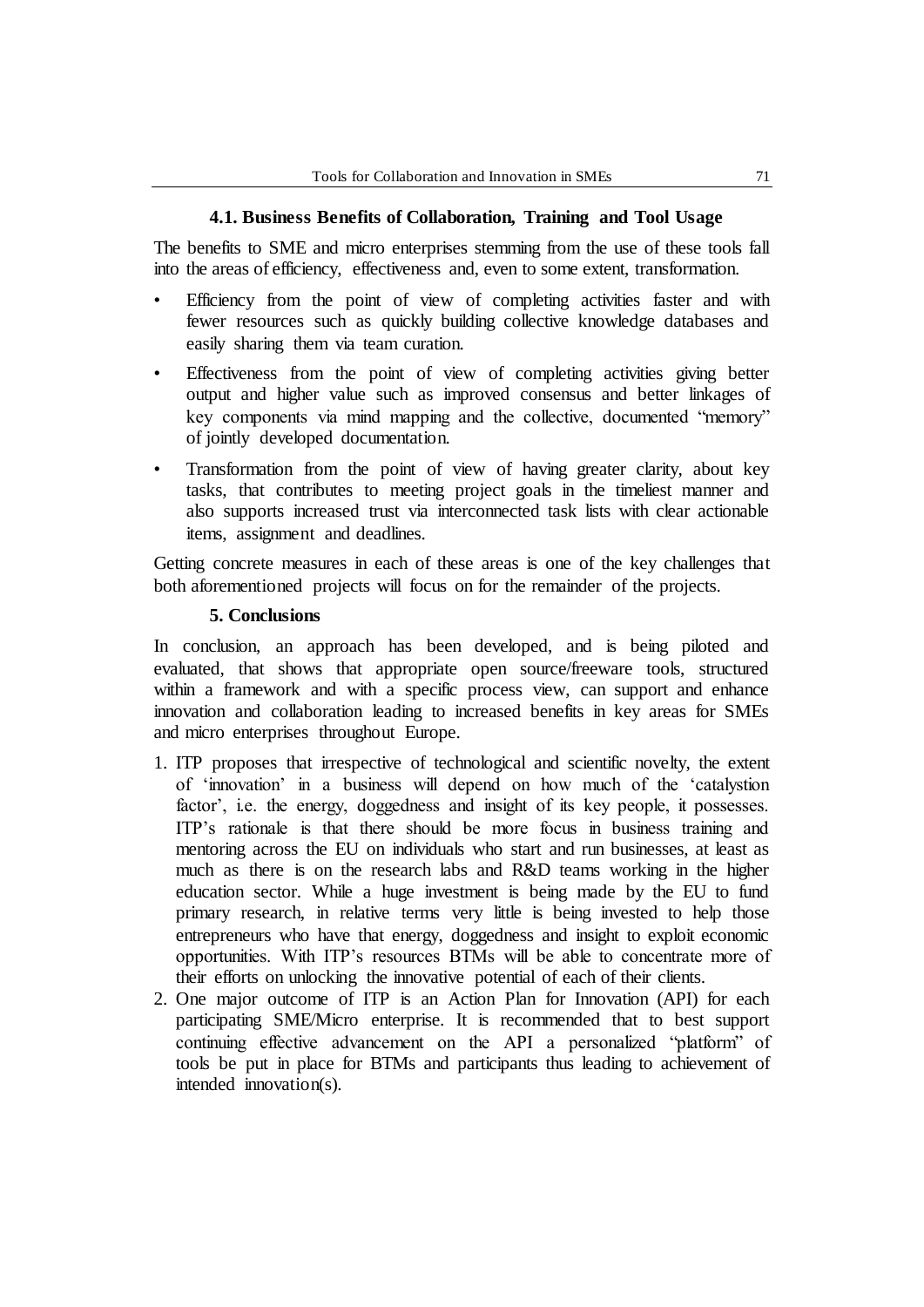- 3. It is further recommended that BTMs will need to be assessed on their ability to "teach" these tools (and to integrate them into their own processes), while course participants need to be measured on skills, motivation and actual effective use of the selected tools.
- 4. For SCI-NET, a similar recommendation, to help fully establish the intention of improved collaboration is clearly to enable the creation of a Personal Collaboration Manifest outlining commitment to an appropriate individualized process and the adoption and monitored use of key tools.
- 5. A final recommendation concerns the "uptake" or the change process for SMEs and micro enterprise personnel to travel through the stages of awareness, interest, trying and, finally adopting both new tools and new behavior. Resistance can be expected and must be clearly addressed from the beginning with the full panoply of enablers and facilitators.

In summary, open source and freeware that has been appraised and "packaged" for use by SMEs and micro enterprises in order to increase their competitive advantage in an increasingly global market via improved collaboration can be a key contributor to Europe's long-term economic and social success. In a nutshell, "tools that help SMEs grow, at lower costs".

#### **Acknowledgment**

The Innovative Trainer and SCI-NET projects been funded by the EU Lifelong Learning Program through the Leonardo de Vinci program. ITP and SCI-NET Project partners include: Newry and Mourne Enterprise Agency (UK); Louth County Enterprise Board (IRL); European Business and Innovation Centre Network (B); The National Enterprise Network (UK); Universidad Politecnica de Valencia (ES); Universitatea POLITEHNICA din București (RO); Midshare Consulting (F); Canice Consulting (UK).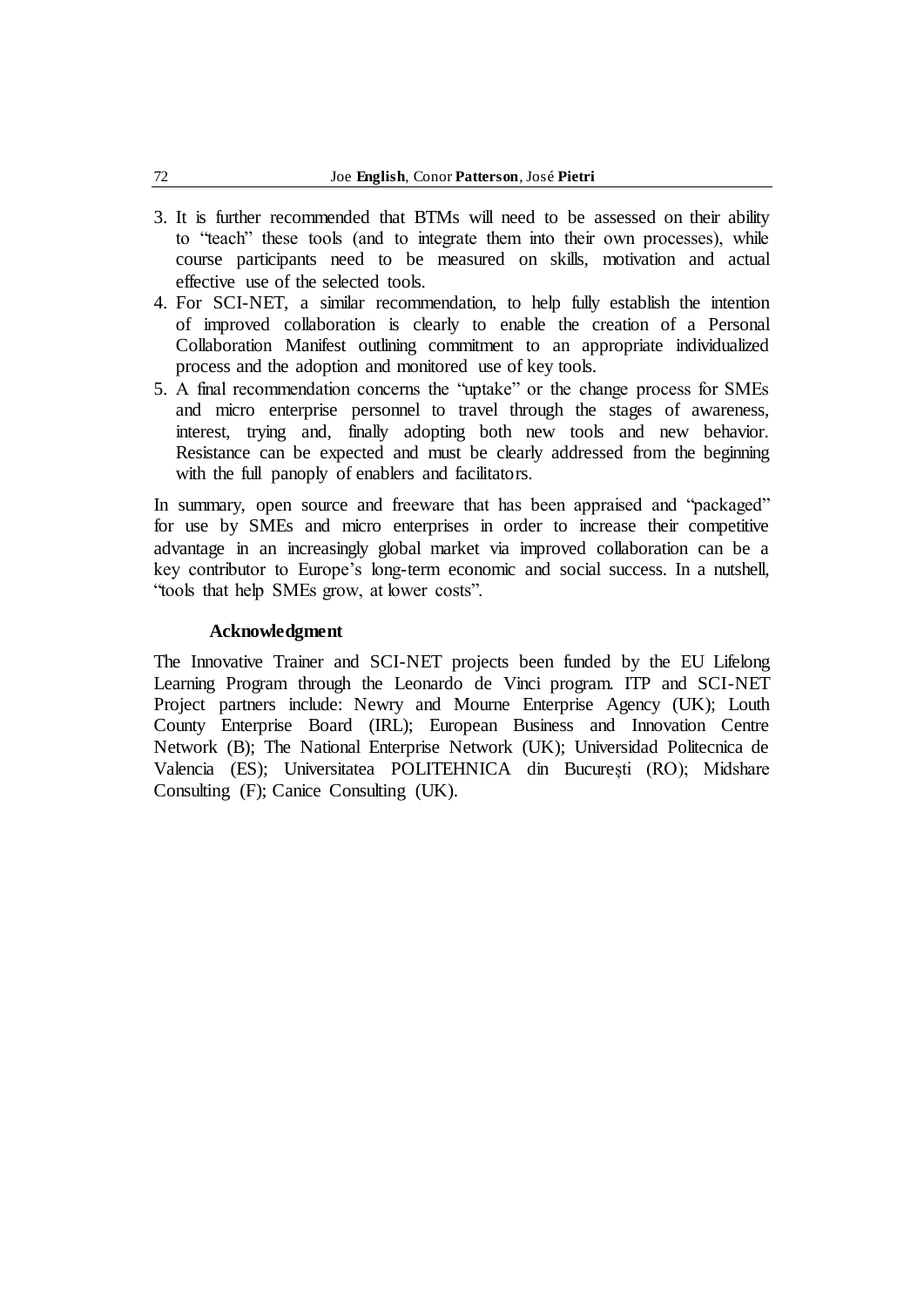# **R E F E R E N C E S**

[1] Angehrn, Albert A. (**1997**) The ICDT Model: Towards a Taxonomy of Internet-related Business Strategies Paris: 97/12 INSEAD/CALT Working Paper No. 5.

[2] COSME (**2014**) ANNEX to the Commission Implementing Decision concerning the adoption of the work programme for 2014 and the financing for the implementation of Programme for the Competitiveness of Enterprises and small and medium-sized enterprises Brussels: Commission Communication Com (**2014**).

[3] ETF (**2006**) Financing Vocational Education and Training: Priorities and mechanisms in South East Europe Turin: European Training Foundation. Available from: www.erisee.org/ node/downloads/quality/Priorities\_and\_mechanisms.pdf [accessed 15 April **2014**]

[4] EU Commission (**2006**) Final Report of the Expert Group on Management Capacity Building Support Services for Micro, Small and Sole Proprietors Businesses Brussels: Enterprise and Industry Directorate General. Available from ec.europa.eu/enterprise/policies/sme/ files/support\_measures/internationalisation/report\_internat\_en.pdf [Accessed 15 April **2014**].

[5] EU Commission (**2011**) Review of the "Small Business Act" for Europe Brussels: Commission Communication COM (**2011**) 78 final.

[6] EU Commission (**2013**) Entrepreneurship 2020 Action Plan Brussels: Commission Communication COM (**2012**) 795 final.

[7] EU Commission (**2014**) DG Enterprise & Industry: Who we are and what we do Brussels: European Commission. Available from ec.europa.eu/enterprise/dg/index\_en.htm [Accessed 20 March **2014**].

[8] [8] Gartner (**2013**) Gartner Says the Digital World Re-Invents Industries and Destroys the Boundaries Between Them Orlando, FL.: Gartner Inc. Available from: http://www.gartner.com/newsroom/id/2602820 [Accessed 12 March 2014]

[9] GEM (**2010**) Global Entrepreneurship Monitor Global 2010 Report London: Global Entrepreneurship Research association. Available from http://www.gemconsortium.org/ docs/266/gem-2010-global-report [accessed 15 April **2014**].

[10] Ghosh, Rishab Aiyer (**2006**) Economic impact of open source software on innovation and the competitiveness of the Information and Communication Technologies (ICT) sector in the EU Brussels: European Commission Study Available from: http://ec.europa.eu/enterprise/sectors/ ict/files/2006-11-20-flossimpact\_en.pdf [Acc. 15 April **2014**].

[11] Great Britain. House of Commons. Department for Business Innovation and Skills (2014) Innovation Report (**2014**) Innovation Research and Growth fifth report London: Available from: https://www.gov.uk/government/publications/innovation-report-2014-innovation-research-andgrowth [Accessed 24 march **2014**].

[12] Hacklin, F., Battistini, B. and von Krogh, G. (**2013**) Strategic Choices in Converging Industries MIT Sloan Management Review 55(1), 65-75.